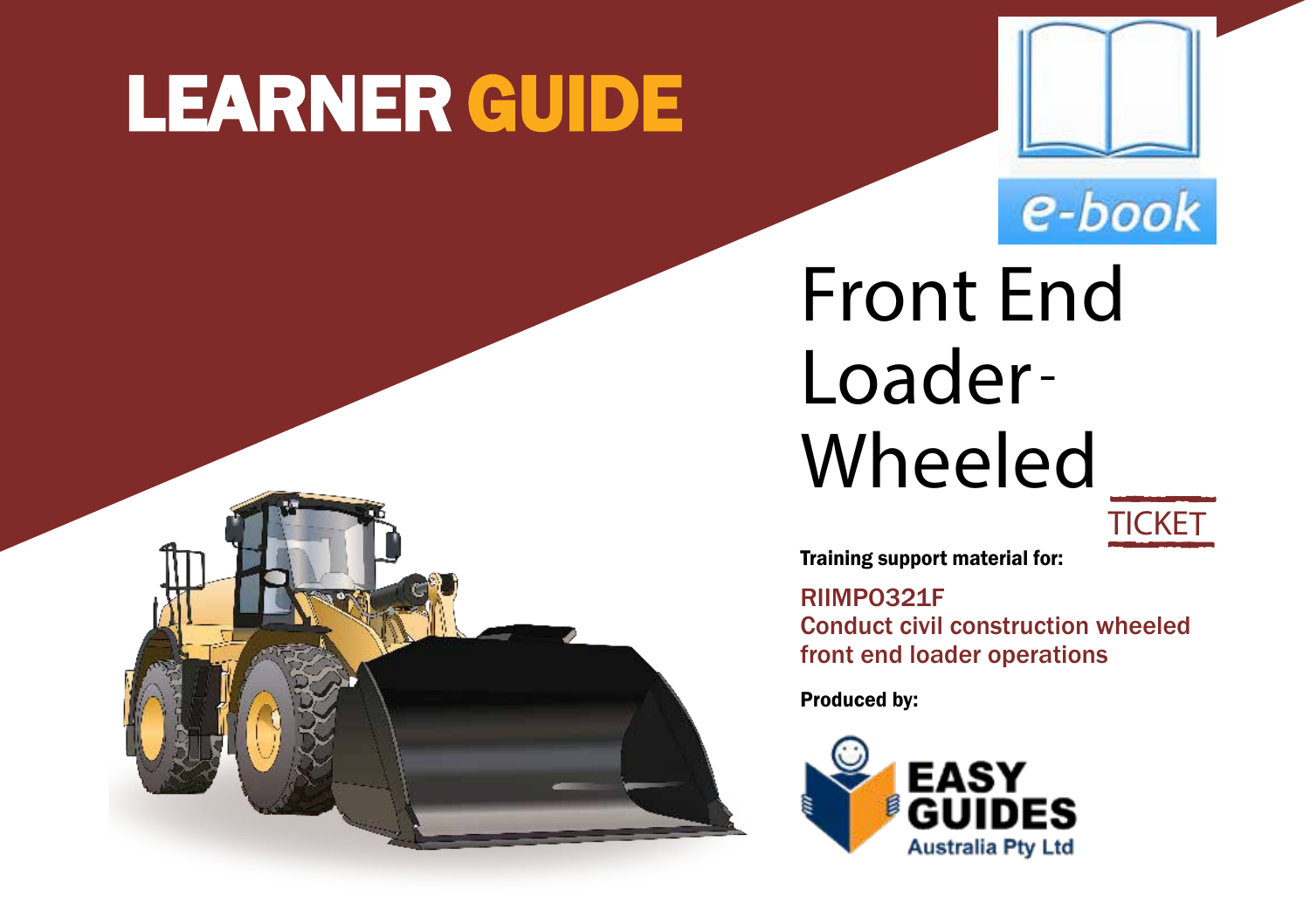### **Contents**

| How to use this guide                    |                               | $\overline{4}$ |
|------------------------------------------|-------------------------------|----------------|
| Acknowledgements                         |                               | 6              |
| Introduction to wheeled front end loader |                               | 7              |
| General information                      |                               | 13             |
| Chapter 1                                | Plan and prepare for work     | 57             |
| Chapter 2                                | Identify and control hazards  | 73             |
| Chapter 3                                | Check and monitor equipment   | 105            |
| Chapter 4                                | Operate/use equipment         | 127            |
| Chapter 5                                | Shut down and store equipment | 169            |
| Chapter 6                                | Maintain equipment            | 175            |
| Chapter 7                                | Housekeeping                  | 187            |
| Chapter 8                                | Record keeping                | 193            |
| Chapter 9                                | Relocate equipment            | 195            |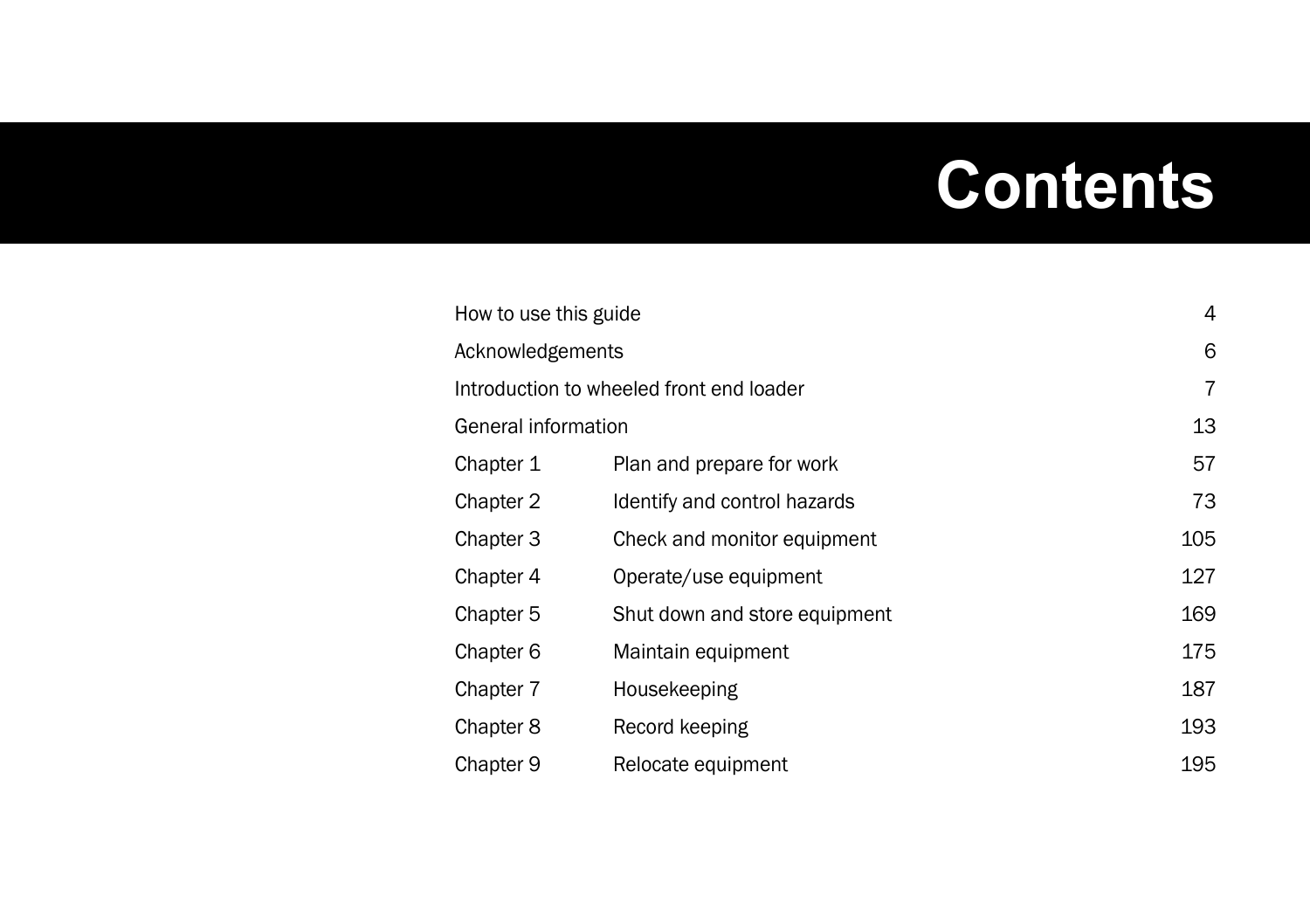### How companies use this guide

#### Health and Safety Acts duty of care obligations

A formal qualification is not needed to operate earthmoving machinery in Australia. However, under the Health and Safety Act (WHS or OHS), a company must show that they have met their duty of care obligations and show evidence that an operator is trained and competent to work safely.

This Learner Guide (and related training materials) are written to a national standard to meet the requirements of the RII Resources and Infrastructure Industry Training Package.

#### Supervision of training by a competent person

Training must be supervised by a person deemed to be competent. The supervisor/trainer may hold an existing earthmoving licence or qualification, may have Certificate IV in Workplace Training and Assessing, may have on-the-job experience gained over time or any or all of these.

### How RTOs use this guide

#### Delivering a unit of competency

This guide (and related training materials) are written to meet the requirements of a unit of competency in the RII Resources and Infrastructure Industry Training Package.

To achieve a Statement of Attainment qualification, a trainee must successfully meet the requirements of the unit of competency. The training must be conducted by a registered training organisation (RTO) with the relevant unit of competency on scope.



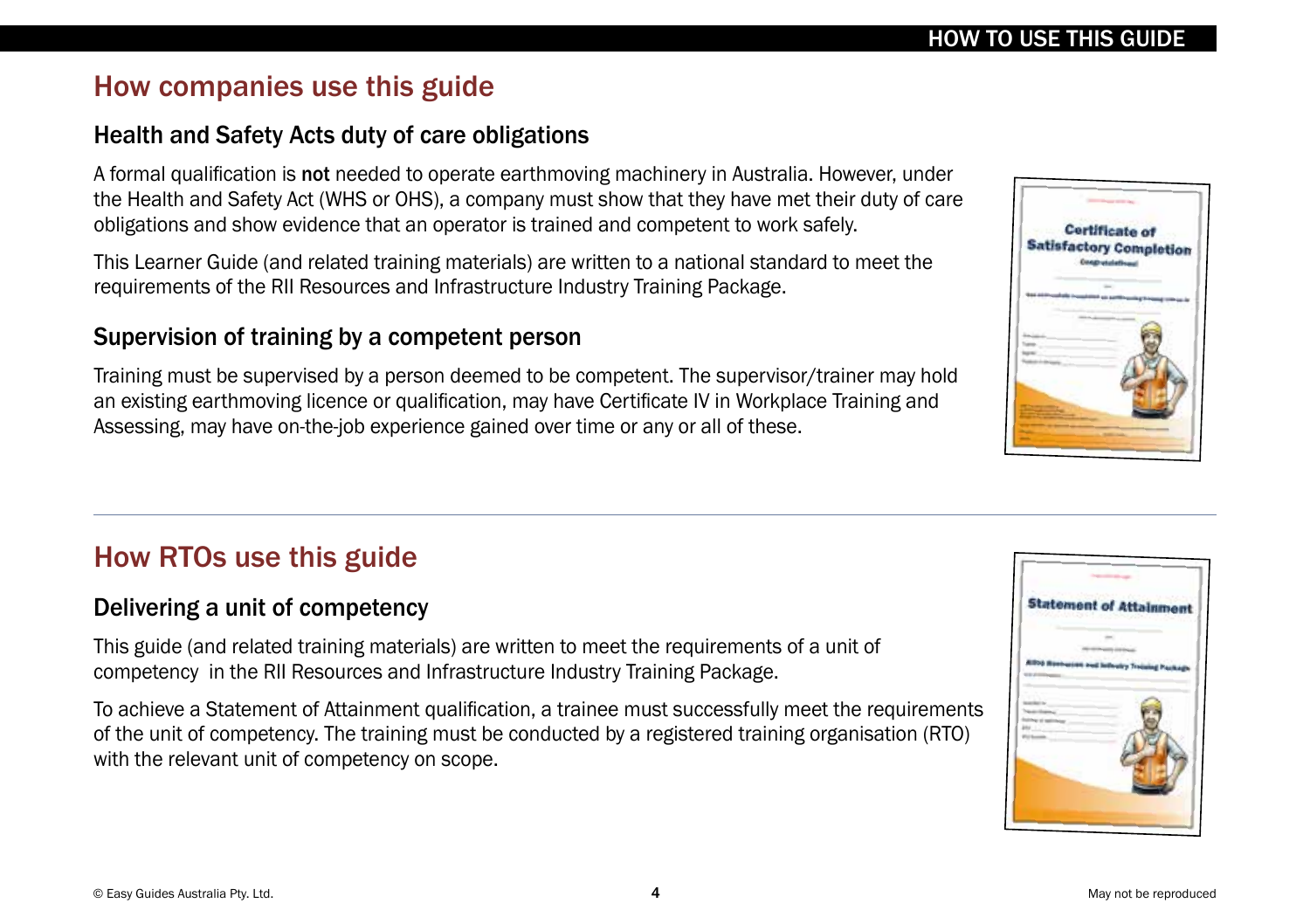## **Introduction to Wheeled Front End Loader**

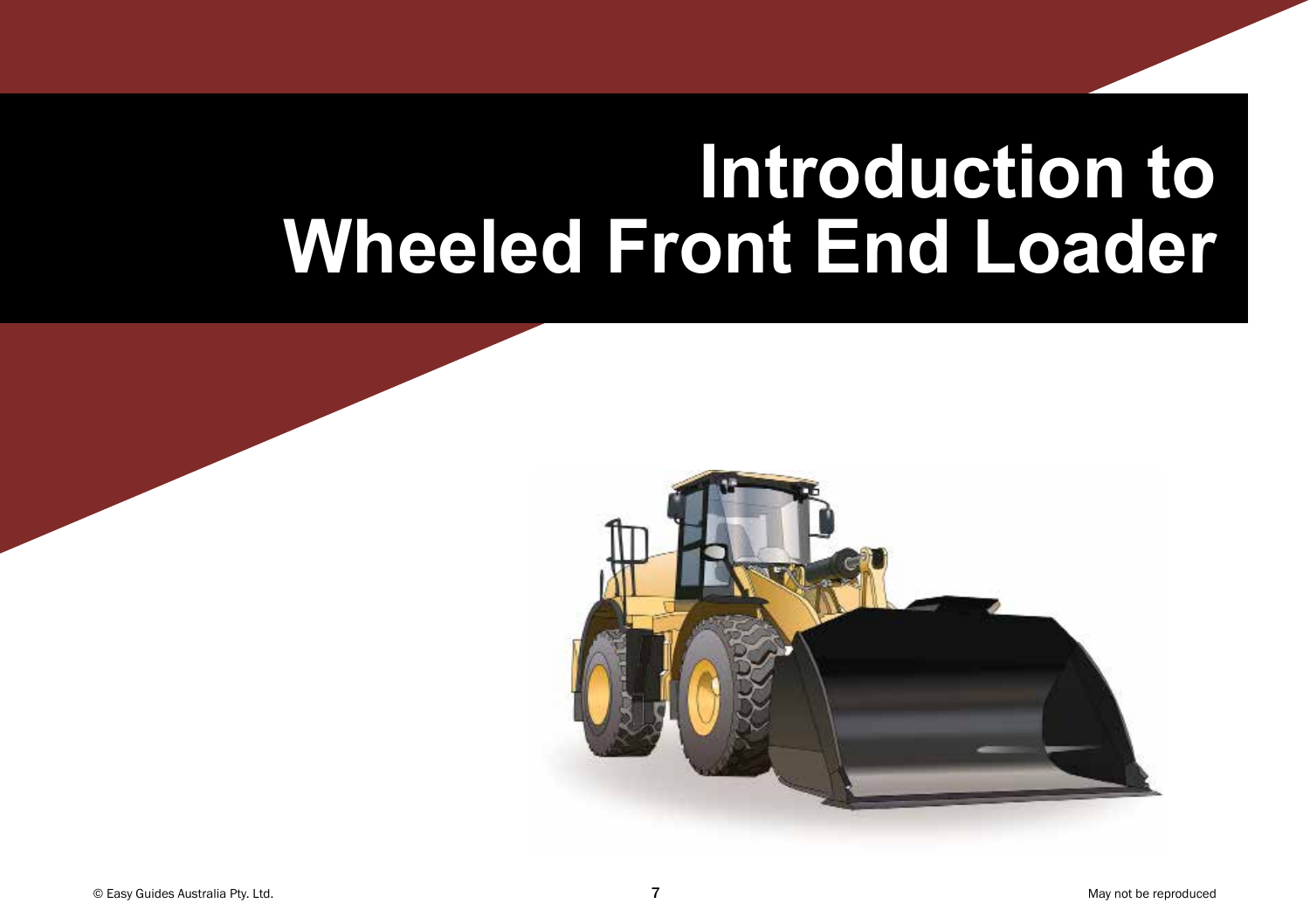#### INTRODUCTION TO WHEELED FRONT END LOADER

### What do you use a front end loader for?

- Agriculture farming
- Construction
- Clean up
- Moving dirt/rocks etc
- Can use for lifting purposes



### What industries do you use a front end loader in?



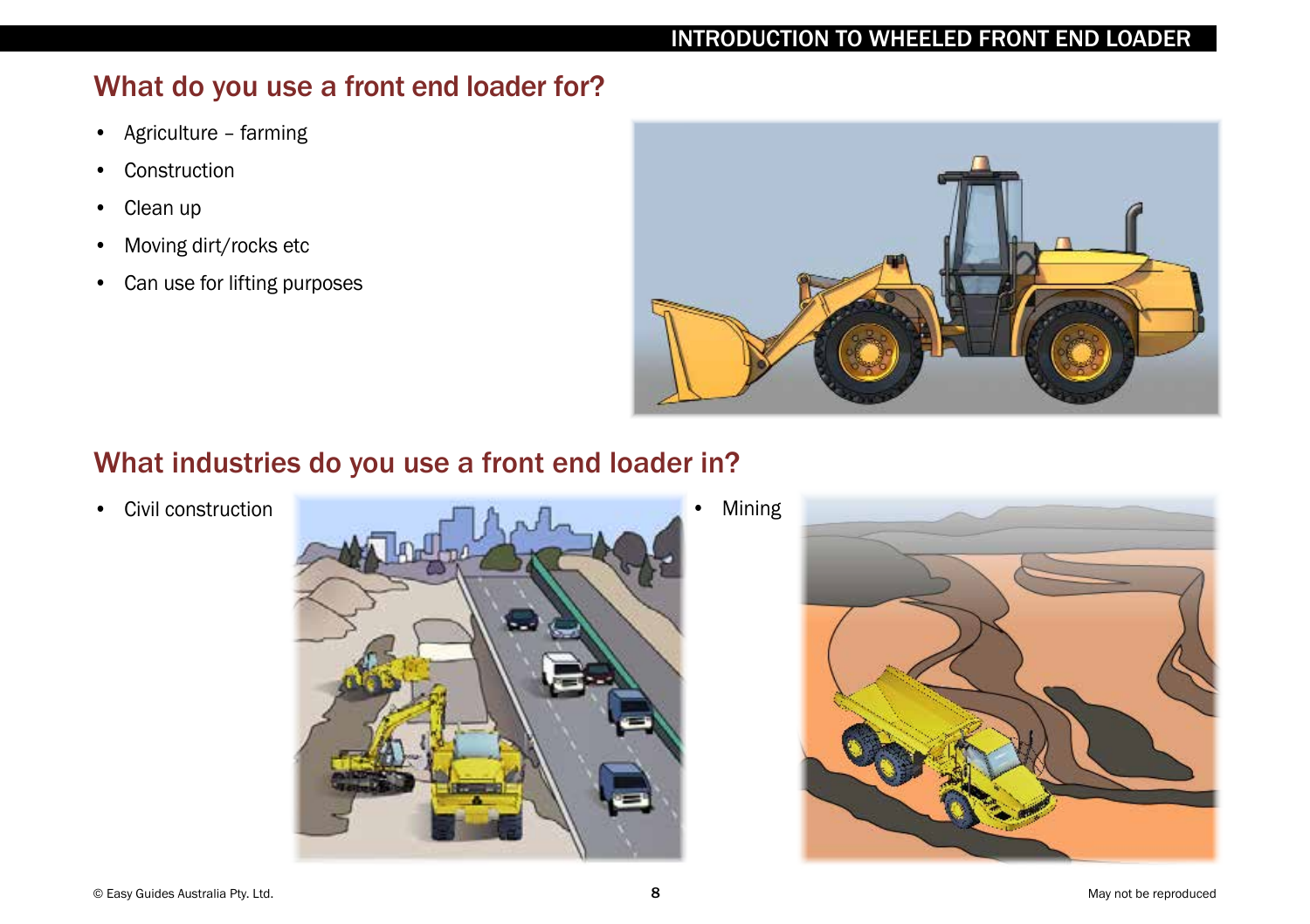#### An example of a wheeled front end loader

A wheeled front end loader is a type of machine, that has a front-mounted square wide bucket connected to the end of two booms (arms) to scoop up loose material such as dirt, sand or gravel and move it from one place to another without pushing the material across the ground.

A wheeled front end loader is commonly used to move material from ground level and deposit it into an awaiting dump truck, stockpile or into an open trench excavation.

Front end loaders can also come in tracked models (refer RIIMPO322 Conduct civil construction tracked front end loader operations).

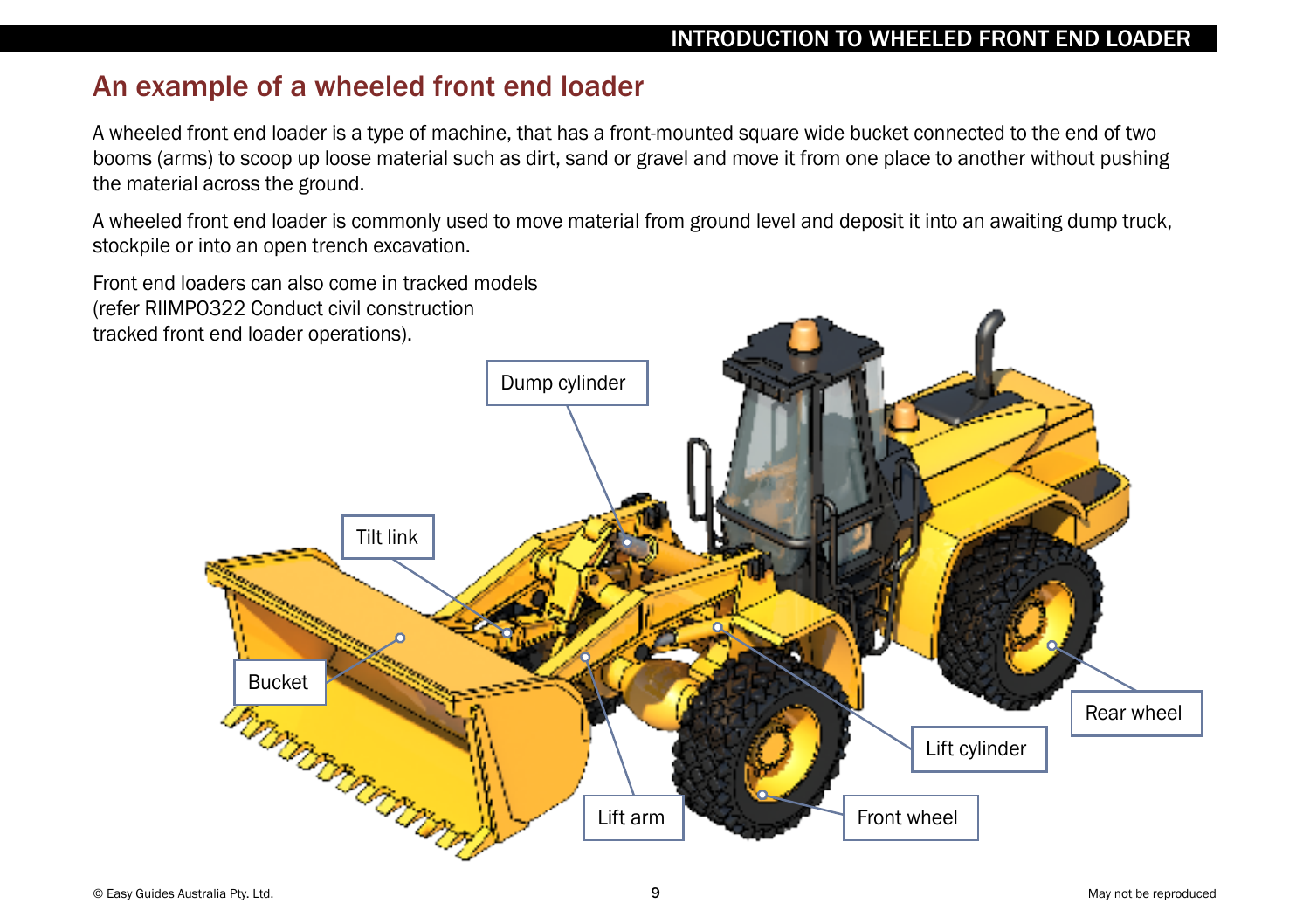# **Check and monitor equipment**



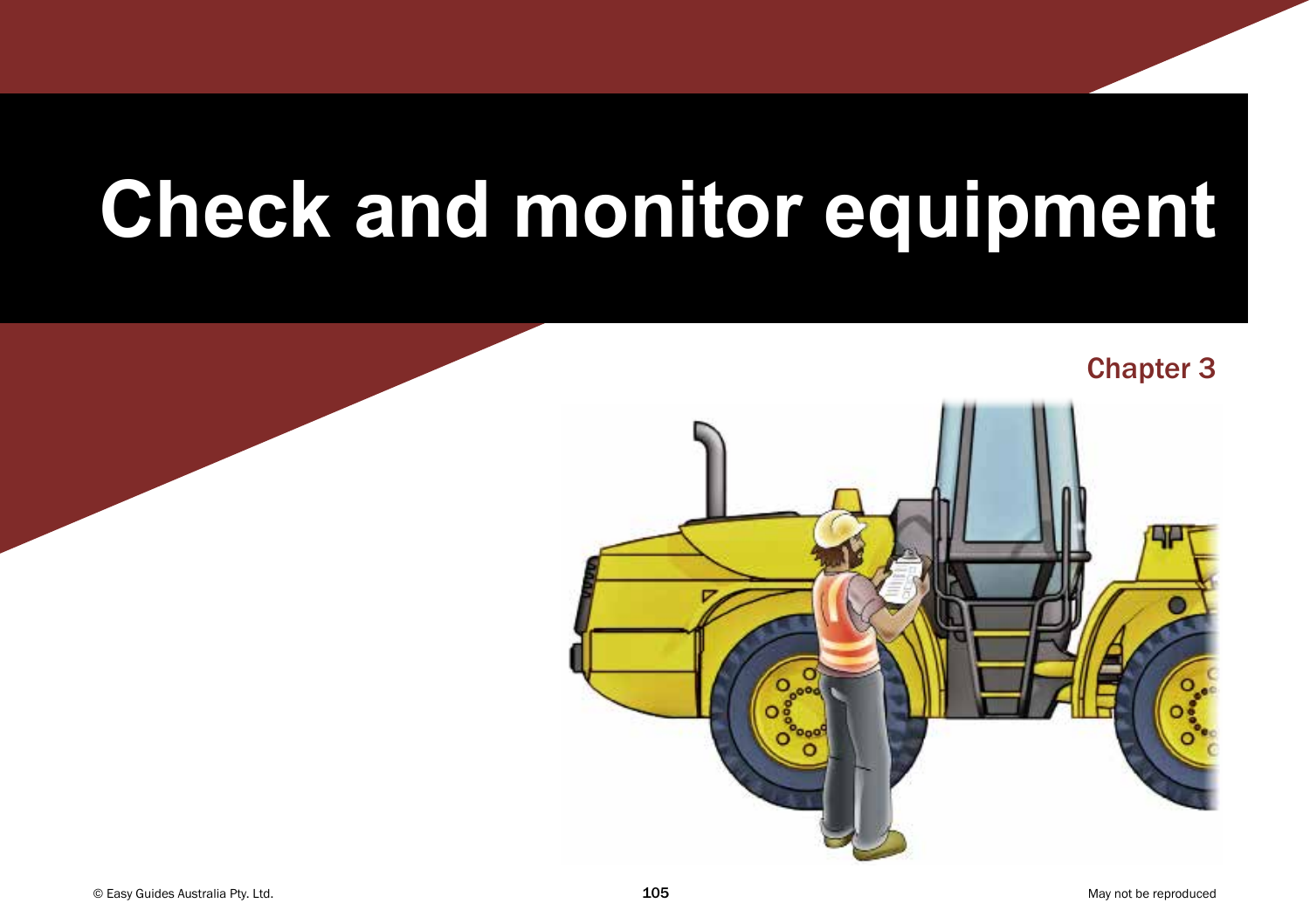#### *PC 2.1, 2.2*

#### CHECK AND MONITOR EQUIPMENT

#### QUESTION 56

What pre-operational checks do you do before using the loader?

Look for leaks under the machine



Check tyre condition, tyre pressure and wheel nuts.

Check the fuel gauge to make sure the loader has enough fuel





#### *...CONTINUES ON NEXT PAGE*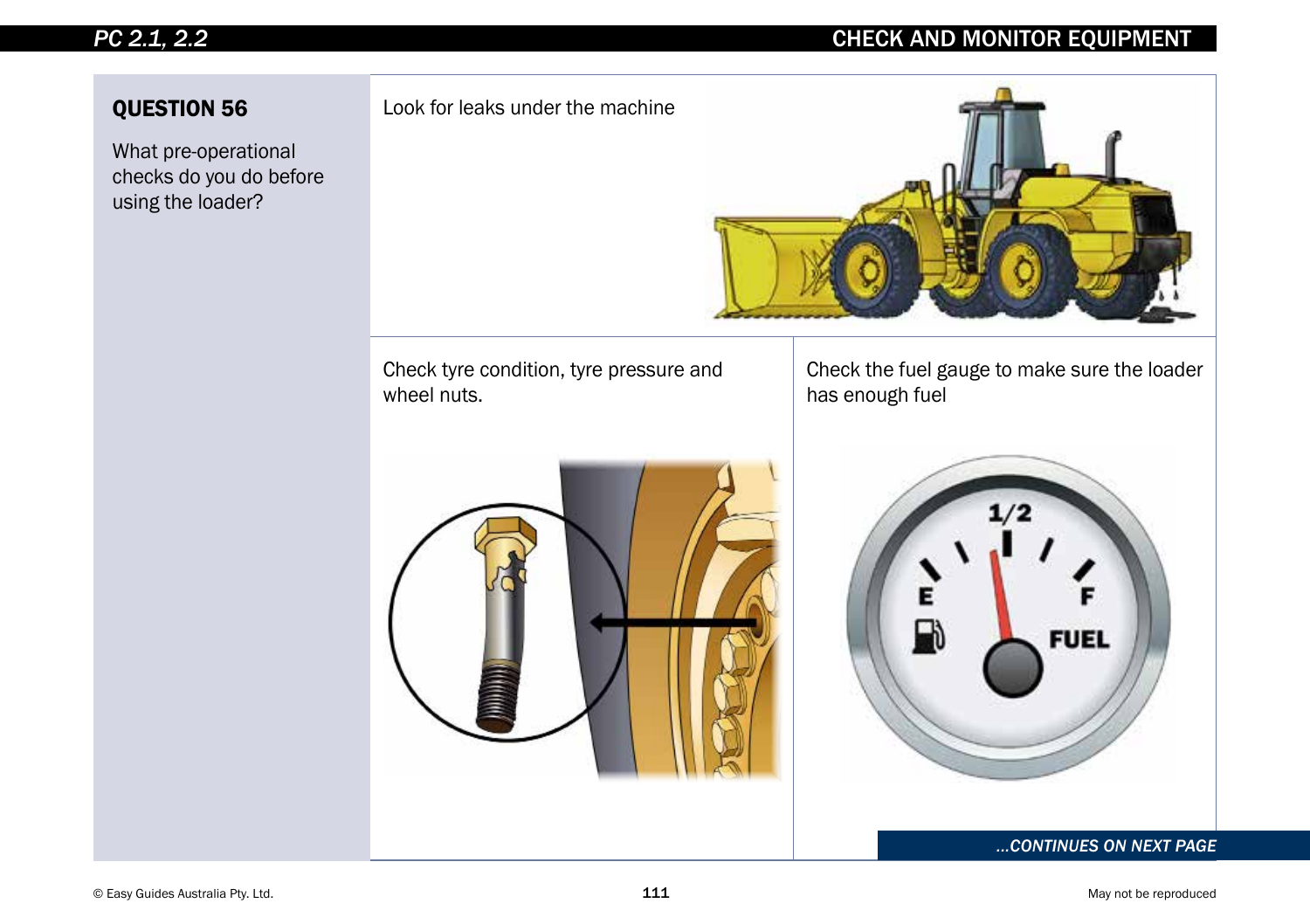#### *PC 2.1, 2.2*

#### CHECK AND MONITOR EQUIPMENT

QUESTION 58 Check grease nipples

*...CONTINUED FROM PREVIOUS PAGE*

What attachment checks do you do?





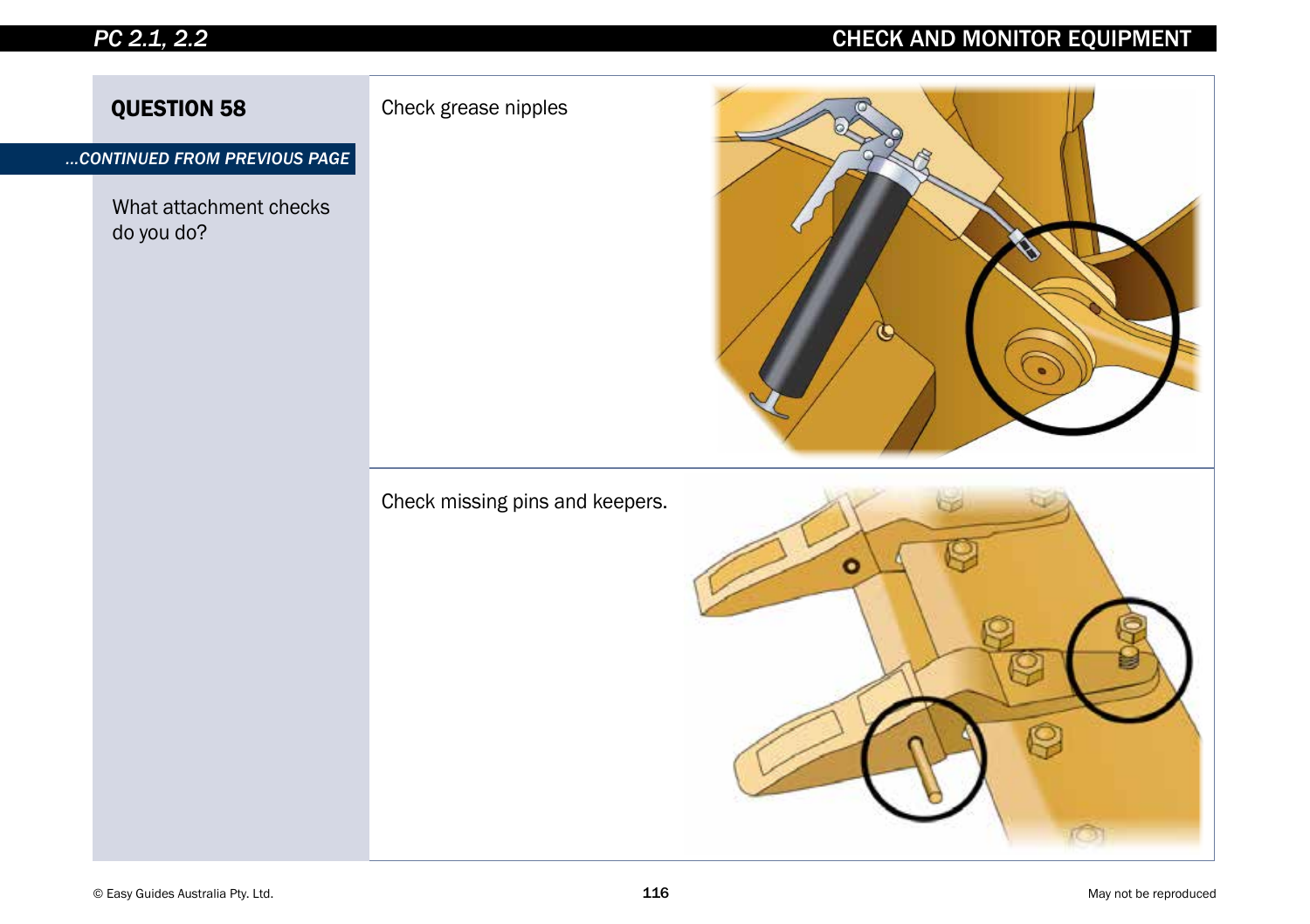#### *PC 2.1, 2.2*

#### CHECK AND MONITOR EQUIPMENT

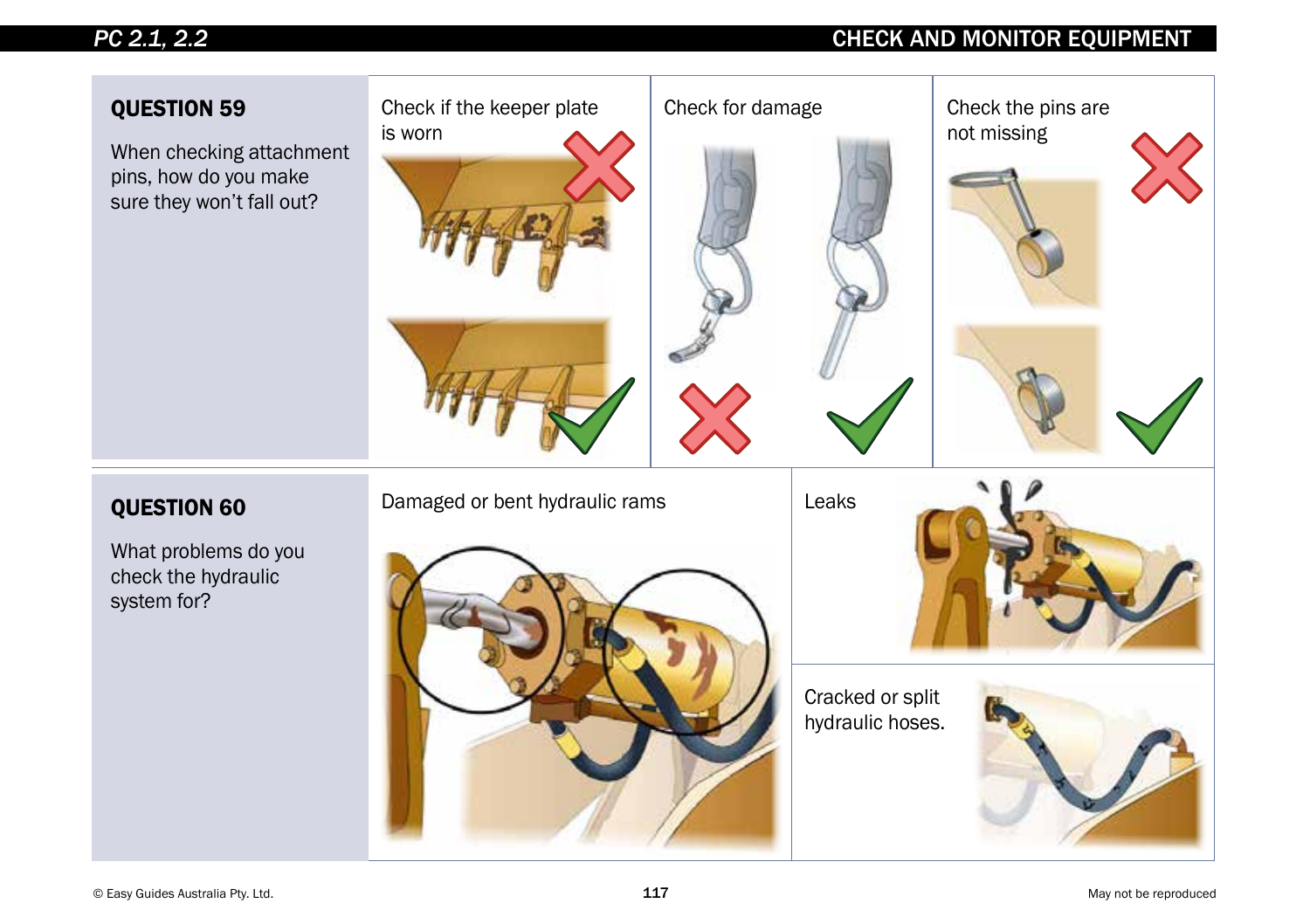## **Operate/use equipment**

Chapter 4